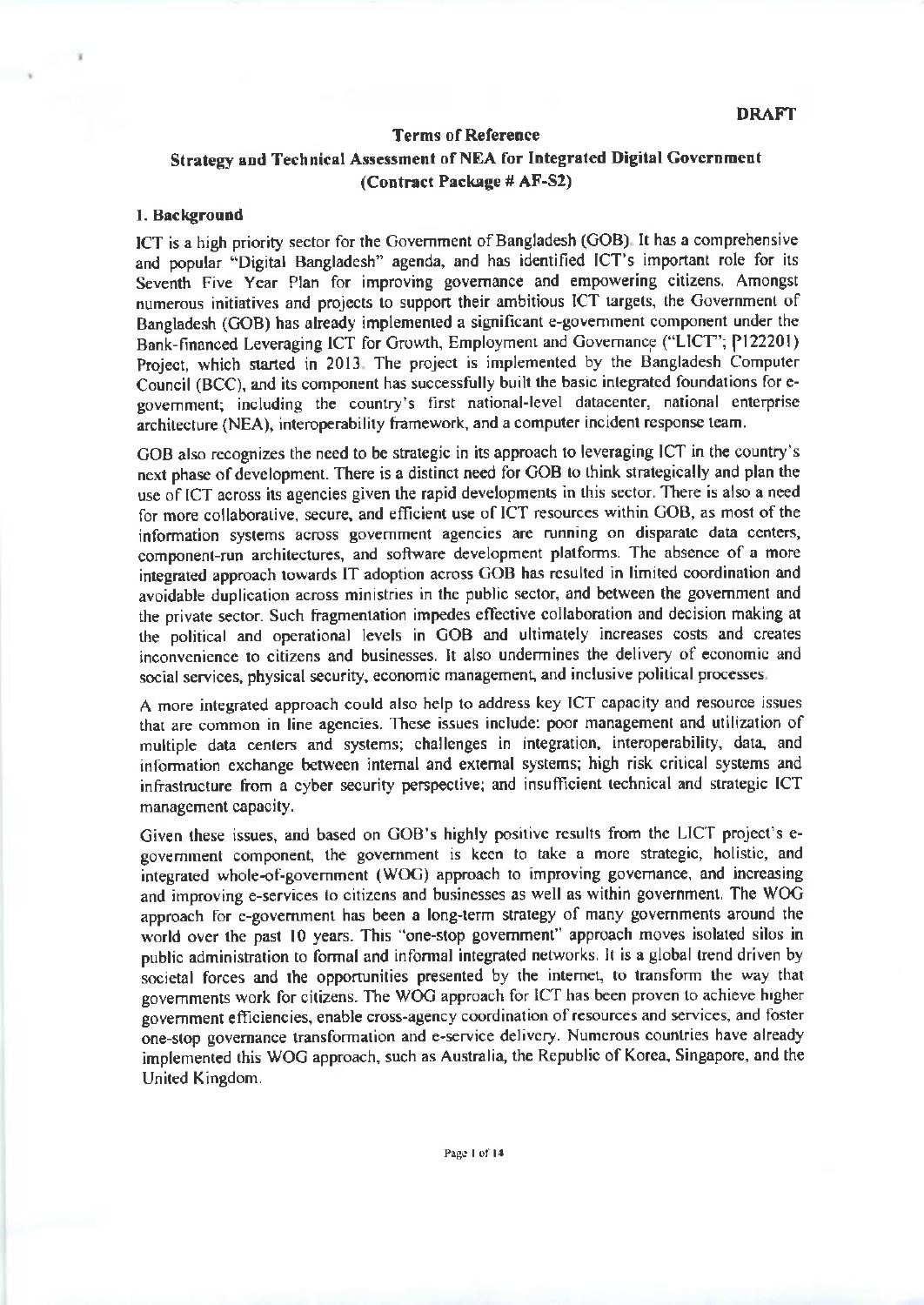Bangladesh could also benefit from the WOG approach to support the country's ambitious development goals, by establishing shared ICT infrastructure, service delivery platform. common infrastructure, development platforms, mobile service delivery platform, enterprise service bus and services for common use by GOB agencies The country can also leverage the WOC approach to develop more e-services in a faster manner and provide high-value, integrated e-services to its citizens and businesses. These activities will alleviate or eradicate the need for COB agencies to invest in their own ICT resources. significantly reduce ICT operational and overhead costs, reduce cyber vulnerability, improve interoperability and coordination between systems and agencies, ahd enable the agencies to focus on core e-services delivery instead of technologies Having recently experienced cyber security challenges at Bangladesh Bank, GOB appreciates the important need to improve the security of their egovemment systems ro protect the public administration from continual and evolving cyber threats.

 $\,$ 

GOB is taking concrete steps for an integrated, WOC approach on lCT. The next intended slep is to develop the necessary strategic approach; and governance framework needed for successful WOC implementation in Bangladesh

GOB is also currently preparing a proposed Integrated Digital Government (IDG) Project for actual implementation of the WOG approach. The new project will also be implemented by BCC, and financed by the World Bank. For this purpose GOB will also like to begin development of the functional and technical specifications and change management program for the proposed Integrated Digital Government (IDG) Project,

# 1.1. What is a 'whole of government' approach?

'Whole of government' is an overarching term for a group of responses to the problem of increased fragmentalion of the public sector and public services and a wish io increase integration, coordination and capacity. A desire for increased effectiveness and increased efficiency generally drives the adoption of whole of government approaches.

## 1.2. Challenges in whole of government approach

A significant body of international experience, learning and initiatives about implementing whole of government policy has emerged over recent decades. This has resulted in a massive repository of 'how to' material, but a dearth of reflective, 'how we actually did' material. The reasons to adopt a whole of government approach remain strong and sound. However, implementing such approaches requires due care and attention from an early stage. The growing number of challenges to governments today that require joined-up thinking and joined-up working, along with the increasing complexity of government itself, new technological opportunities and the challenges of economic constraints – all point to the need for and value of whole of government approaches. need for and value of whole of government approaches.

Whole of government working is likely to be a feature of the policy implementation landscape in some form for the future given the increasing complexities of the social and economic landscape, both nationally and internationally. The challenge is to find ways of making it work to best effect. Implementation Science offers scope to link the theory and research on whole of govemment approaches with emerging work on evidence-informed policy implementation to inform and guide future development.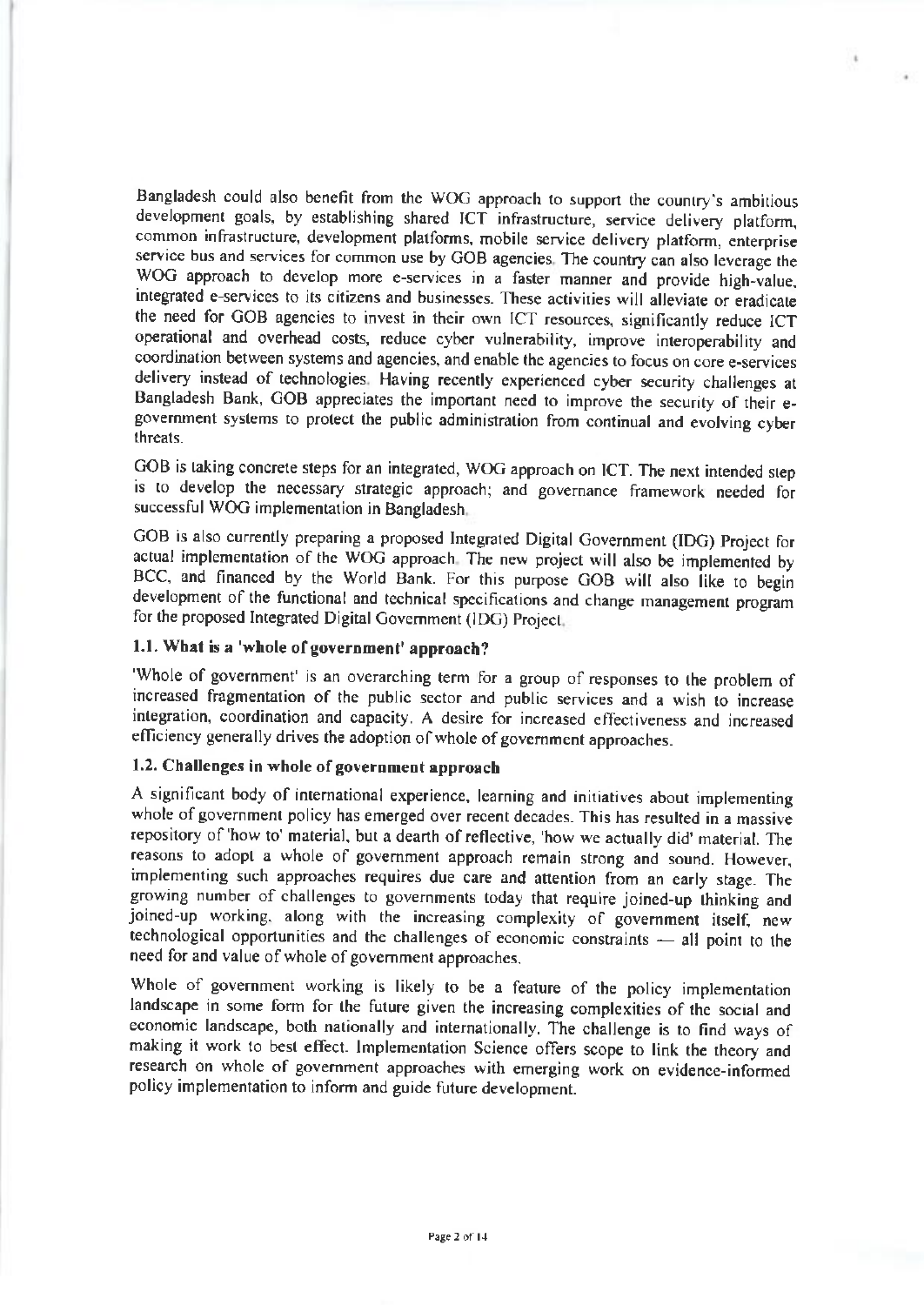### 2. Objectives of the Assignmeot

The goal of this assignment is to implement WOG in Bangladesh through IDG. The specific objectives of this strategic consulting assignment are to prepare:

- i. Strategy, framework, and govemance structure for Whole of Govemment (WOC) approach for Government of Bangladesh (GOB) for Integrated Digital Government.
- ii. Functional and technical specification for the components and subcomponents identified in the initial design of the proposed Integrated Digital Government (IDG) project.

### 3. scope of Services

Subject to the assignment's needs, the Firm's responsibilities will include but not limited to the following:

### a. Strategic

 $\sim$ 

Assist and Facilitate BCC to establish the following:

- . WOG Strategy and Framework. The Firm shall develop a WOG strategy and framework for digital infrastructure, platforms and e-services implementation and adoption, recommend legislative, policy and standard inclusions, map WOC initiatives to existing e-govemment challenges, anticipate the variety of disruptions that may occur, reduce risk of vendor lock-in by considering interoperability, portability and ease of integration up front, and determine business model for cost recovery\_
- . WOG Guidelines. The Firm shall work closely with BCC to provide broad guidelines for WOG adoption, regulatory compliance, security and privacy posture, and data maintenance policies
- . WOG Goveruance The Firm shall propose govemance structure, mechanism and guidelines for implementation of the proposed IDG project. The Firm shall propose a suitable govemance structure to facilitate govemment-wide decision making and mainstreaming of the digital infrastructure, platforms and e-services.

## b. Tactical and Operational

Under the tactical deliverables, the Firm shall conduct a government-wide needs assessment and perform a business analysis and a technical analysis and develop fiinctional and technical specifications for the proposed IDG Project.

- Government-wide 10-year needs assessment. The Firm shall develop a needs assessment questionnaire to solicit ministries' requirement for digital infrastructure, platforms and e-services; conduct the assessment; and tabulate the results.
- Business plauning. The Firm shall build a detailed business plan for IDG Project based on the available needs assessment reports so as to support the long-term strategy for the government of Bangladesh to make the transition to IDG Project that is built on a cost recovery model; and ensure its technical, operational, and financial sustainability. The business plan will take into account the cost of operating the platform, including the upgrades needed subsequently lo address obsolescence of the IT assets, and propose possible chargeback mechanisms for their use by the other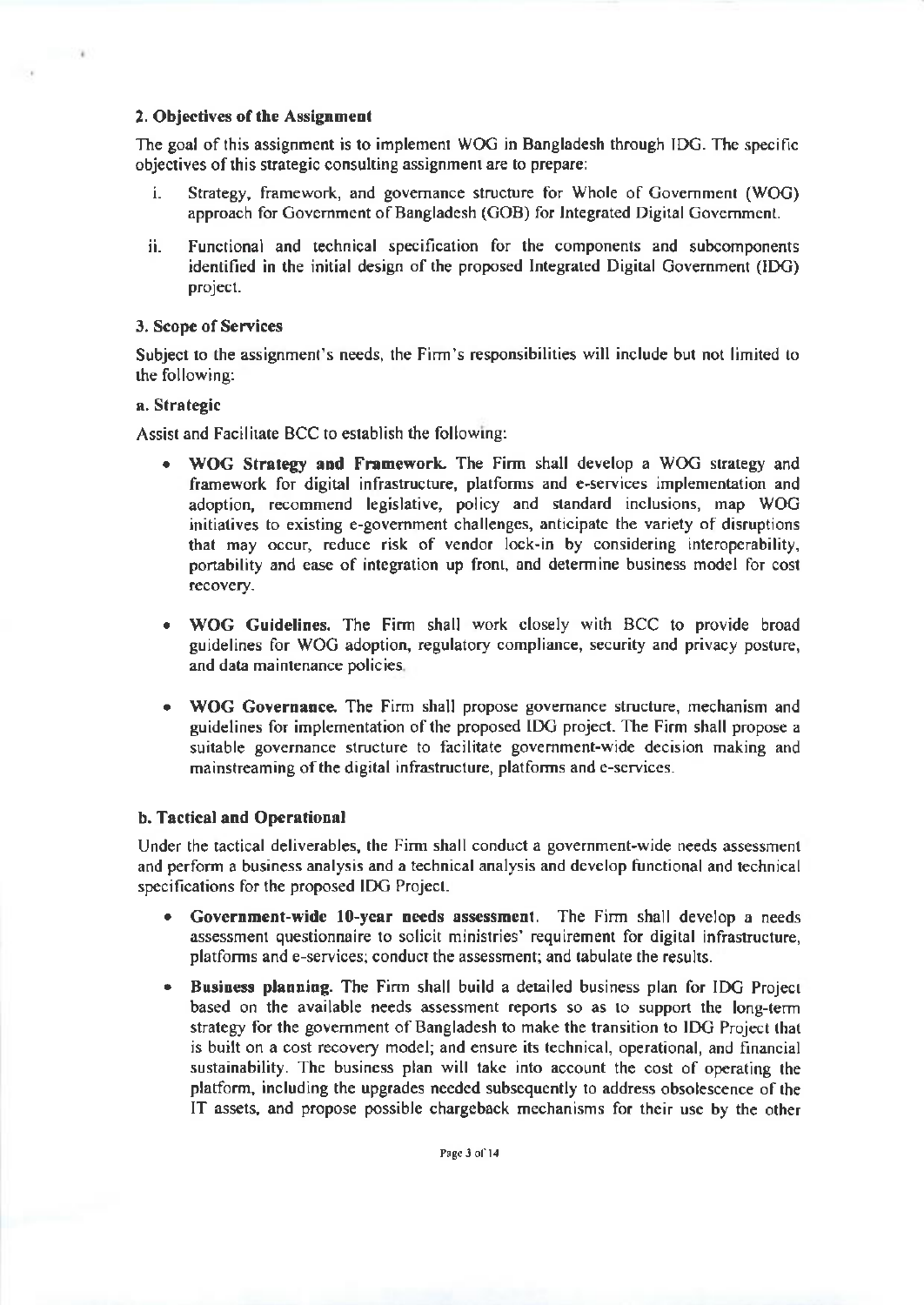agencies. It will also leverage innovative public-private pannerships (PPPS) to the extent possible. by using extemal donor funding to study the feasibility of using PPPS for the Project's integrated e-services, cybersecurity, and data analytics. The operarions of BCC should also be considered. including the suslainability of hiring staff ar market rates. It will also train government employees in conceptualizing, planning, managing, and monitoring e-government services to help build technical sustainability.

- Change management plan: The firm shall develop a holistic change management program, based on political economy analysis that had been conducted for the IDGP. The change management activity will have holistic actions needed to facilitate institutional coordination, ownership, and processes, to help fie other agencies move towards the use of the common WOC platform. This change management activity will also assess stakeholder readiness, determine the needed change management interventions (including communications and training), create an execution plan, and ensure adoption. It will also recommend changes to organizational structures, roles, and responsibilities, design the required helpdesk and implementation assistancc required to minimize resistance to change, and ease adoption The change managemenl process will also assess the impact ofe-government on jobs, and provide a mitigation plan and measures (including training and redeployment) to minimize such impacts.
- **Functional analysis and specifications:** The overall objective of this work is to carry out the tasks related to analysis of functions of government in various sectors across different levels in the context of whole of govemment approach. The Firm shall draft the functional and technical specifications for thirty (30) integrated digital services. An example of an integrated digital service includes an integrated business registration and licensing service where applicants are able to easily identiry the needed applications through search and navigation, and perform an integrated application for the required registrations and licenses. Another example is an integrated social assistance service where citizens in need of social assistance could identify the right sets of assistance through search or via a step-by-step digital advisor service. The Firm shall discuss with the Client on the list of the thirty  $(30)$  integrated digital services upon contract award
- **Cross Cutting Issues.** In the context of Bangladesh and through consultations with major stake holders the Firm will identify and recommend solution to address the cross cufting issues, which could be transformed through fte use of information and communication technologies.
- Technical analysis and specifications. The Firm shall develop a technical strategy for IDGP taking into consideration the busrness analysis resuhs and an examination of rhe various infrastructures, platforms and e-services. The technical analysis and specifications shall comprise of:

### $\circ$  Infrastructure as a Service (laaS)

The Firm shall propose IaaS technical architecture design, and draft the functional and technical specifications. The Firm shall take into consideration the existing infrastructure and network; interoperability; total cost of ownership (TCO); and risks such as vendor lock-in.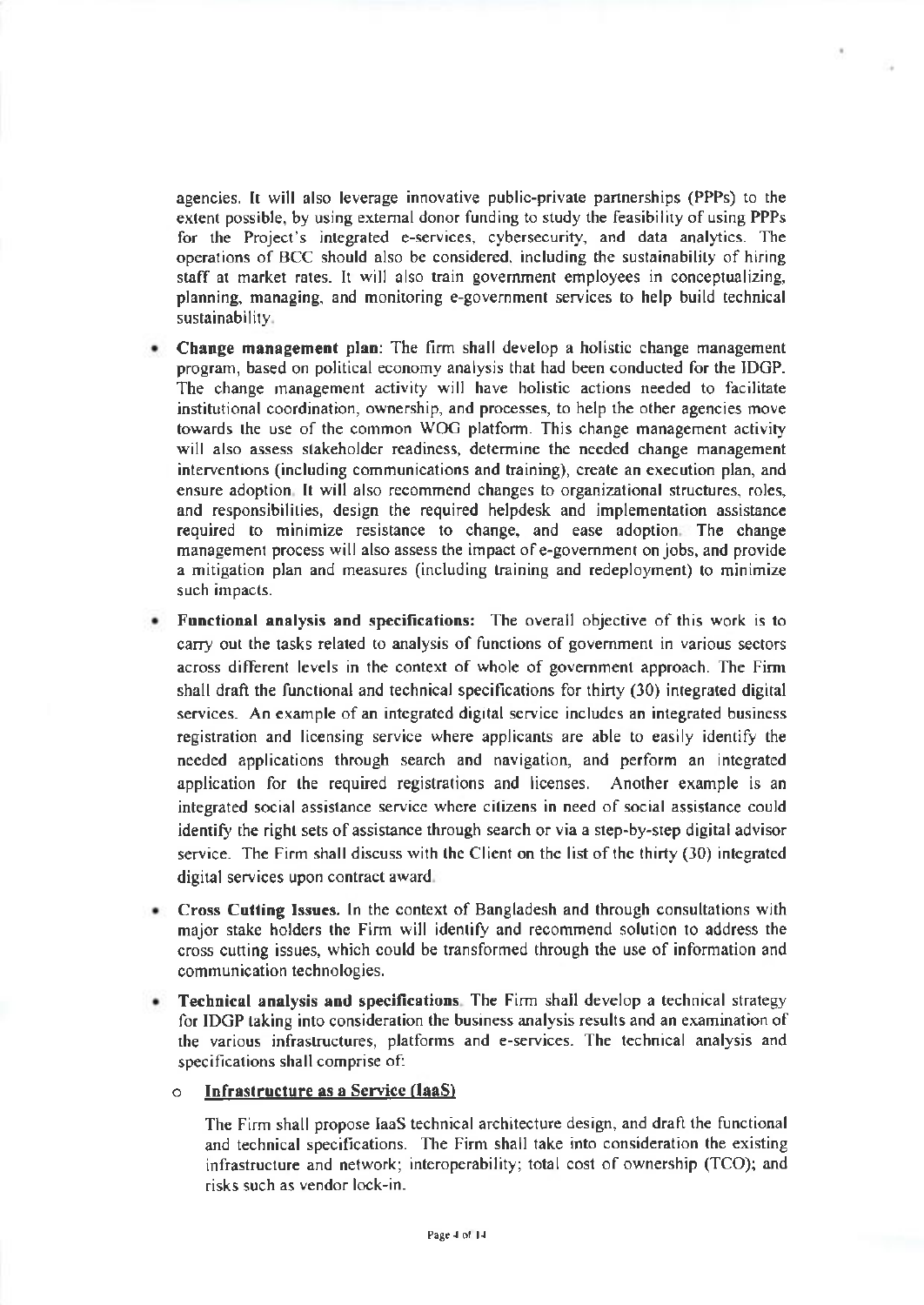#### Platform as a Service (PaaS)  $\Omega$

 $\sim$ 

The Firm shall propose PaaS technical architecture design and draft the functional and technical specifications on digital service enablers e.g. online authentication, e-payments, SMS gateway, Enterprise Service Bus (ESB), digital experience platform, cybersecurity, data analytics and other common digital service enablers. The Firm shall take into consideration existing enablers; a total cost of ownership (TCO) perspective; and to mitigate risks such as vendor lock-in, facilitate interoperability and alignment with the proposed laaS.

The Firm shall propose a clear plan for adopting open standards to facilitate interoperability and portability for IDGP and simplify the process of integrating new services, independent of where or how the new service is acquired.

The Firm shall design proper user identification, strong authentication, and rolebased access control to resources, possibly using federated identity management and single sign-on, assign a security classification to all data, articulate the security responsibilities the stakeholders have, and articulate what happens to customer data during and after the termination of the use of an IDGP service.

#### Software as a Service (SaaS)  $\circ$

The Firm shall draft the functional and technical specifications for enterprise document management, government resource planning and email as a service. The Firm shall take into consideration the Total Cost of Ownership (TCO): assess the risks such as vendor lock-in; interoperability; and existing IT infrastructure.

- Procurement: The Firm shall develop the (i) technical requirement including detailed technical specifications (ii) functional, architectural and performance requirement for procurement of Information Systems including hardware and software (Design, Supply, and Installation), (iii) commercial requirement necessary to undertake a procurement process based on the technical requirement as mentioned above, and (iv) propose evaluation criteria for use in selection of offers from vendors, and (v) provide cost estimates of the hardware and software.
- Transition: The firm shall develop a transition plan to identify the steps required to transit from an asset management to a service oriented paradigm.
- Operations: The Firm shall develop the standard operation procedures and management of IaaS, PaaS and SaaS.
- Risk Assessment: The firm shall develop a comprehensive risk matrix for all project risks and document proposed mitigation measures dentify clear success goals and metrics to measure progress. The Firm shall propose performance metrics to measure the project's progress and define benchmarks for the existing service before launching the new service in order to determine its impact.
- Identify required skills: The Firm shall map required skills against available skills, develop a plan to enhance internal skills to address potential gaps and consider external skills as an option for addressing gaps.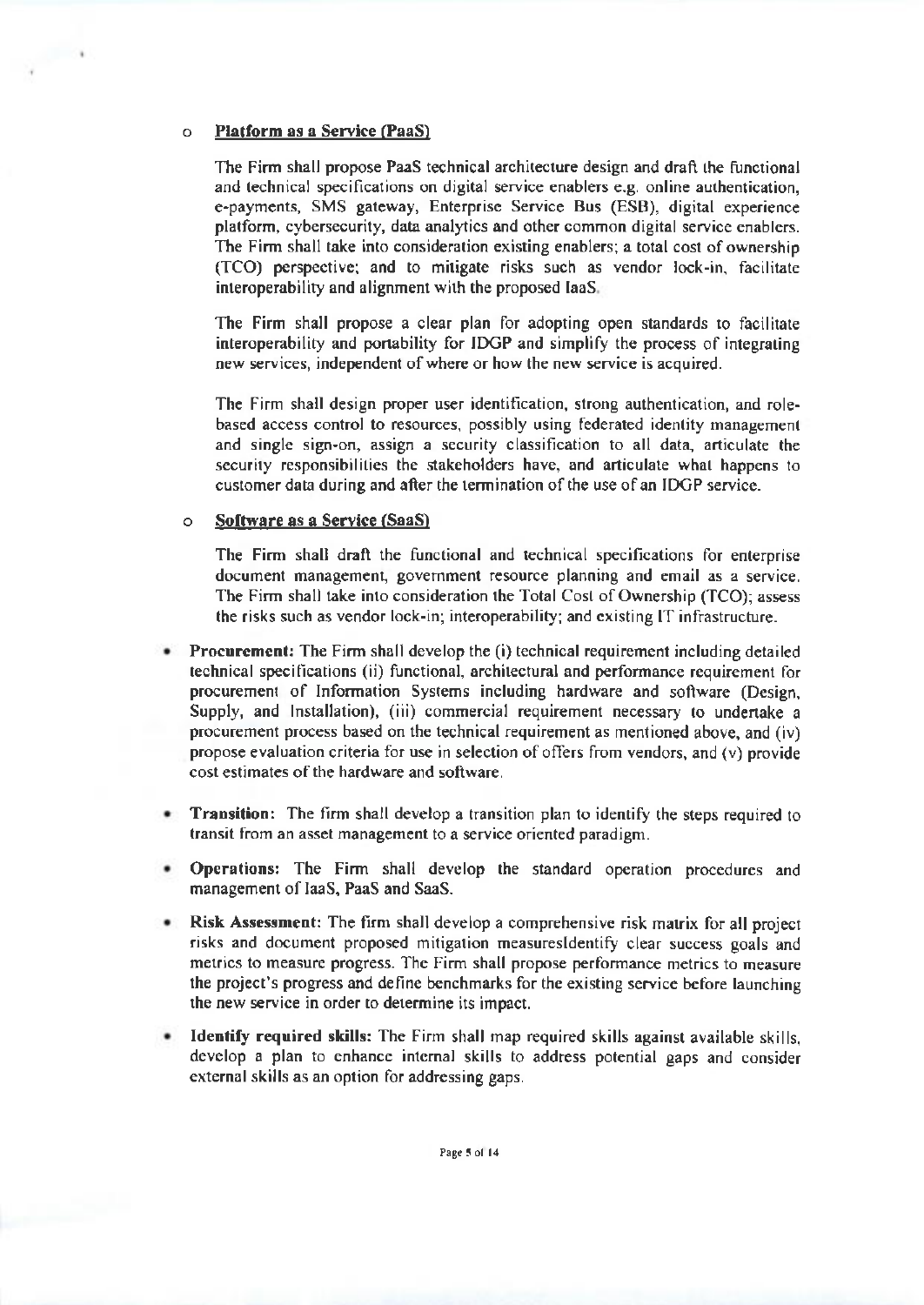- **Develop Service Agreements: IDGP** service agreements should be evaluated in conjunction with specific needs, expectations, and governance processes. The Firm shall draft cloud service agreements including the following:
	- $\circ$  Terms and Conditions; IDGP service agreements may have specific terms, conditions and use policies that need to be considered. This includes, but is not limited to: exclusions, limitations, usage and disclaimers.

÷

- $\circ$  Service Level Agreements; A document stating the technical performance promises made by the IDGP service provider, remedies for performance failures, and how disputes are to be discovered and handled.
- Remediation and Compensation; When fault and failures occur, what compensation is offered and what are the responsibilities of the parties involved.
- Commercial and procurement plan: The Firm shall develop a commercial strategy for IDGP taking into consideration the business analysis results and an examination of the various infrastruclures. platforms and digital services. This should include:
	- o Market engagement with Bangladeshi and intemational suppliers of ICT infrastructure and services aimed at exploring market interest in the IDCP opportunity, and at simulating innovative thinking abou different business models that can deliver it.
	- o Review of the different models for engaging the private sector ([rom traditional procurements, through different models of Joint Venture / PPP, ro competitions and other market-based mechanisms), and recommendations about the optimum approach at each layer of the IDGP stack.
	- o Recommendations on how to future-proof any procurements, through development of outcomes-based contracts that build in incentives to innovate and interoperate.
	- o <sup>A</sup>commercial and contracting implementation plan as part ofthe broader IDC roadmap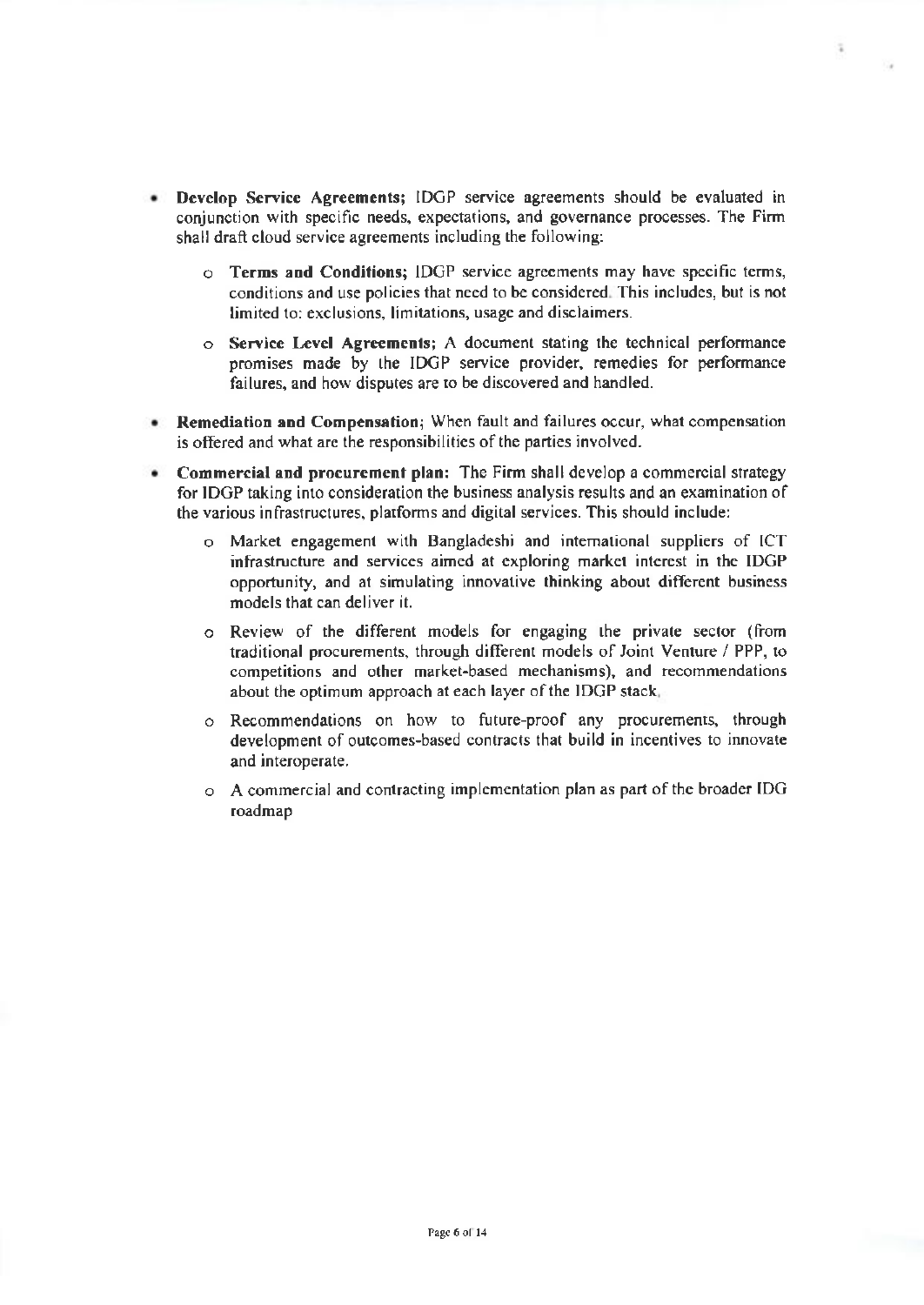# 4. Deliverables

 $-74.$ 

The following table describes the deliverables of this assignment, which are the outputs of the activities specified under Scope of Services.

| SL, H | <b>Deliverables</b>                                                                                                                                                                                                                                                                                                                                                                                                                                                                                                                                                                                                                                                                                                                  | <b>Submission Deadline</b><br>$(T1, T2, \ldots, TN)$ |  |
|-------|--------------------------------------------------------------------------------------------------------------------------------------------------------------------------------------------------------------------------------------------------------------------------------------------------------------------------------------------------------------------------------------------------------------------------------------------------------------------------------------------------------------------------------------------------------------------------------------------------------------------------------------------------------------------------------------------------------------------------------------|------------------------------------------------------|--|
| 4.1.  | Inception Report, which could be developed along the following<br>format, or contain the core information covered below:                                                                                                                                                                                                                                                                                                                                                                                                                                                                                                                                                                                                             | $T1 = T0 + I$ Month                                  |  |
|       | Table of contents<br>1.<br>$\overline{2}$ .<br>List of abbreviations<br>3.<br>Executive summary<br>General progress.<br>$\circ$<br>Work Plan<br>$\circ$<br>Assessment of the project objectives.<br>$\circ$<br>Problems encountered.<br>$\circ$<br>Problems or difficulties foreseen and their implications for<br>future actions. The beneficiary should also provide an<br>assessment to what extent these problems will affect the timely<br>completion of the project, and describe the measures taken to<br>overcome the problems in question.<br>If the project seems likely to become/stay behind schedule,<br>please indicate this clearly. The beneficiary must signal<br>changes to the baseline implementation programme. |                                                      |  |
|       | 4. Administrative                                                                                                                                                                                                                                                                                                                                                                                                                                                                                                                                                                                                                                                                                                                    |                                                      |  |
|       | 4.1 Description of the Project Management                                                                                                                                                                                                                                                                                                                                                                                                                                                                                                                                                                                                                                                                                            |                                                      |  |
|       | 4.2. Organogram of the project team and the project management<br>structure                                                                                                                                                                                                                                                                                                                                                                                                                                                                                                                                                                                                                                                          |                                                      |  |
|       | 5. Technical                                                                                                                                                                                                                                                                                                                                                                                                                                                                                                                                                                                                                                                                                                                         |                                                      |  |
|       | Please start with a few lines of your understanding about the project<br>background and project adjectives                                                                                                                                                                                                                                                                                                                                                                                                                                                                                                                                                                                                                           |                                                      |  |
|       | 5.1. Actions<br>5.1.1. Action 1<br>5.1.2. Action 2                                                                                                                                                                                                                                                                                                                                                                                                                                                                                                                                                                                                                                                                                   |                                                      |  |
|       | 5.1.N. Action N<br>Describe what will be done regarding each action (and sub-<br>action if applicable). For each of the objectives of the action,<br>indicate whether you estimate you will achieve them. Where<br>these objectives are quantitative, indicate the target, what you<br>think you will achieve by the end of the project. Please present<br>the plan of the project using a Gantt-chart or similar.                                                                                                                                                                                                                                                                                                                   |                                                      |  |
|       | 6. Envisaged progress until next report                                                                                                                                                                                                                                                                                                                                                                                                                                                                                                                                                                                                                                                                                              |                                                      |  |
|       | 7. Deliverables with indicators of final outputs.                                                                                                                                                                                                                                                                                                                                                                                                                                                                                                                                                                                                                                                                                    |                                                      |  |
|       | 8. Availability of appropriate human resources and their work schedule                                                                                                                                                                                                                                                                                                                                                                                                                                                                                                                                                                                                                                                               |                                                      |  |
|       | 9. Financial Part                                                                                                                                                                                                                                                                                                                                                                                                                                                                                                                                                                                                                                                                                                                    |                                                      |  |
|       | 9.1 Costs Elements (Incurred and estimated cost summary by cost<br>category and relevant comments).                                                                                                                                                                                                                                                                                                                                                                                                                                                                                                                                                                                                                                  |                                                      |  |
|       | 10. Conclusion                                                                                                                                                                                                                                                                                                                                                                                                                                                                                                                                                                                                                                                                                                                       |                                                      |  |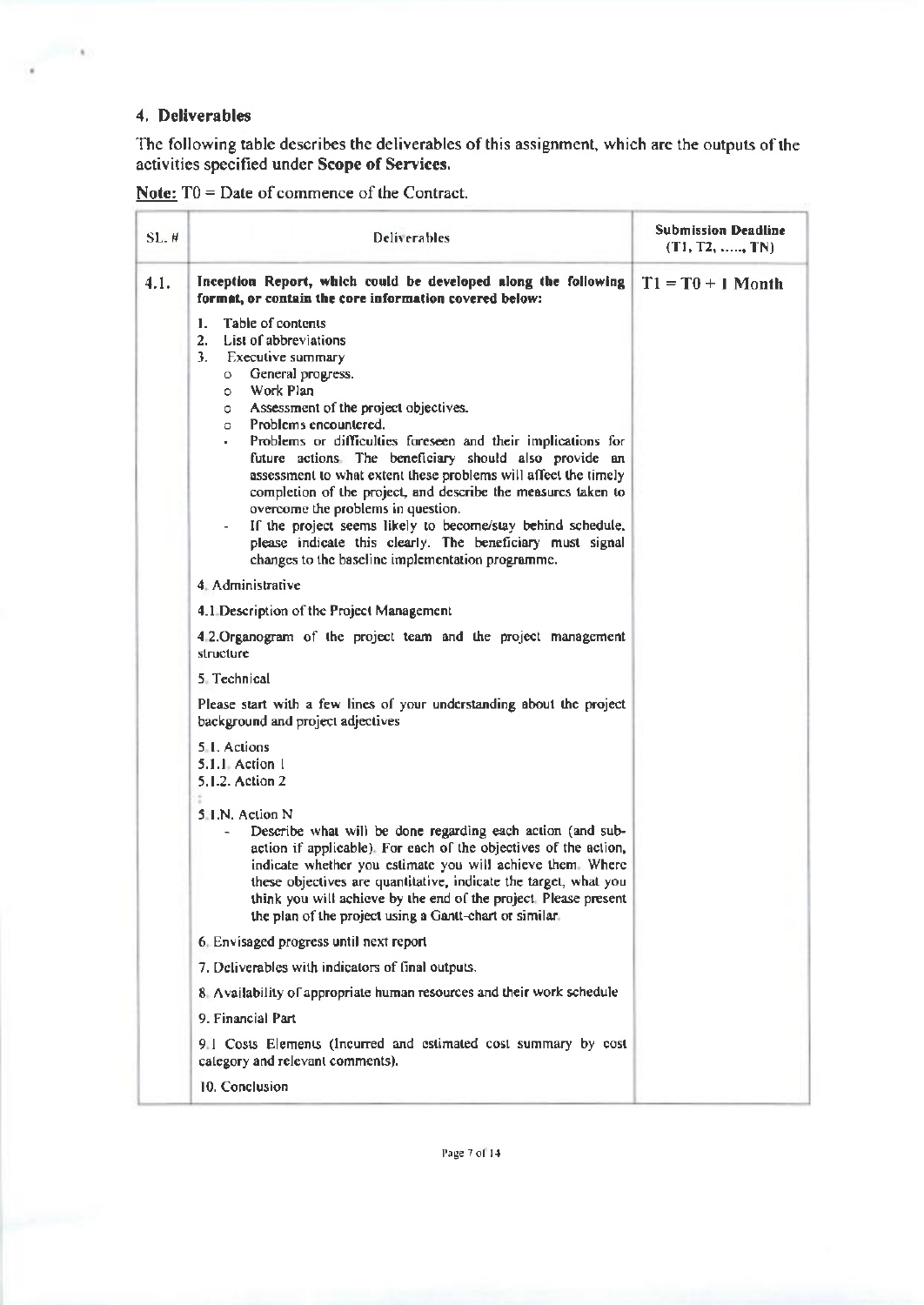| 4.2. | Main Report on Strategy section of scope of services, could be<br>developed along the following format, or contain the core<br>Information covered below:                                                                                                                                                                                                                                                                                                                                                                                                                                                                                                                                        | $T2 = T1 + 2$ months |
|------|--------------------------------------------------------------------------------------------------------------------------------------------------------------------------------------------------------------------------------------------------------------------------------------------------------------------------------------------------------------------------------------------------------------------------------------------------------------------------------------------------------------------------------------------------------------------------------------------------------------------------------------------------------------------------------------------------|----------------------|
|      | Table of contents<br>$\mathbf{1}$<br>2. List of abbreviations<br>3. Executive summary<br>Progress of the project<br>$\circ$<br>Problems encountered.<br>$\circ$<br>Problems or difficulties encountered and foreseen and their<br>implications for future actions. The beneficiary should also<br>provide an assessment to what extent these problems will affect<br>the timely completion of the project, and describe the measures<br>taken to overcome the problems in question.<br>If the project seems likely to become/stay behind schedule,<br>please indicate this clearly. The beneficiary must signal                                                                                  |                      |
|      | changes to the baseline implementation programme.                                                                                                                                                                                                                                                                                                                                                                                                                                                                                                                                                                                                                                                |                      |
|      | 4. Technical                                                                                                                                                                                                                                                                                                                                                                                                                                                                                                                                                                                                                                                                                     |                      |
|      | Please start with a few lines of your accomplishments regarding project<br>milestones.                                                                                                                                                                                                                                                                                                                                                                                                                                                                                                                                                                                                           |                      |
|      | 4.1 Actions<br>4.1.1. Action 1<br>4.1.2. Action 2                                                                                                                                                                                                                                                                                                                                                                                                                                                                                                                                                                                                                                                |                      |
|      | 4.1.N. Action N<br>Describe what has been done regarding each action (and sub-action<br>٠<br>if applicable).<br>Indicate what problems you have had, how you have solved them<br>٠<br>or plan to solve them, what delays (if any) you have and how this<br>will (or will not) impact on the other actions of the project whose<br>implementation depend on this action, and how you plan to catch<br>up.<br>Compare the progress made with the established time schedule.<br>۰<br>Indicate a timetable showing how you plan to continue this action<br>during the next reporting period.<br>Attach completed deliverables as annexes (with a clear reference in<br>۰<br>the text of the report). |                      |
|      | 5. Outputs                                                                                                                                                                                                                                                                                                                                                                                                                                                                                                                                                                                                                                                                                       |                      |
|      | 5.1. WOG Strategy and Framework (details are provided in scope of<br>services)                                                                                                                                                                                                                                                                                                                                                                                                                                                                                                                                                                                                                   |                      |
|      | 5.2. WOG Guidelines (details are provided in scope of services)                                                                                                                                                                                                                                                                                                                                                                                                                                                                                                                                                                                                                                  |                      |
|      | 5.3 WOG Governance (details are provided in scope of services)                                                                                                                                                                                                                                                                                                                                                                                                                                                                                                                                                                                                                                   |                      |
|      | 5.4. SWOT or similar strategic Analysis                                                                                                                                                                                                                                                                                                                                                                                                                                                                                                                                                                                                                                                          |                      |
|      | 5.5 Implementation Roadmap                                                                                                                                                                                                                                                                                                                                                                                                                                                                                                                                                                                                                                                                       |                      |
|      | 5.6. Prioritization                                                                                                                                                                                                                                                                                                                                                                                                                                                                                                                                                                                                                                                                              |                      |
|      | 5.7 Risk Analysis                                                                                                                                                                                                                                                                                                                                                                                                                                                                                                                                                                                                                                                                                |                      |
|      | 6. Envisaged progress until next report<br>7. Availability of appropriate human resources and their work schedule<br>8 Financial Part<br>8.1 Costs Elements (Incurred and estimated cost summary by<br>cost category and relevant comments).                                                                                                                                                                                                                                                                                                                                                                                                                                                     |                      |
|      | 9. Conclusion                                                                                                                                                                                                                                                                                                                                                                                                                                                                                                                                                                                                                                                                                    |                      |

 $\epsilon$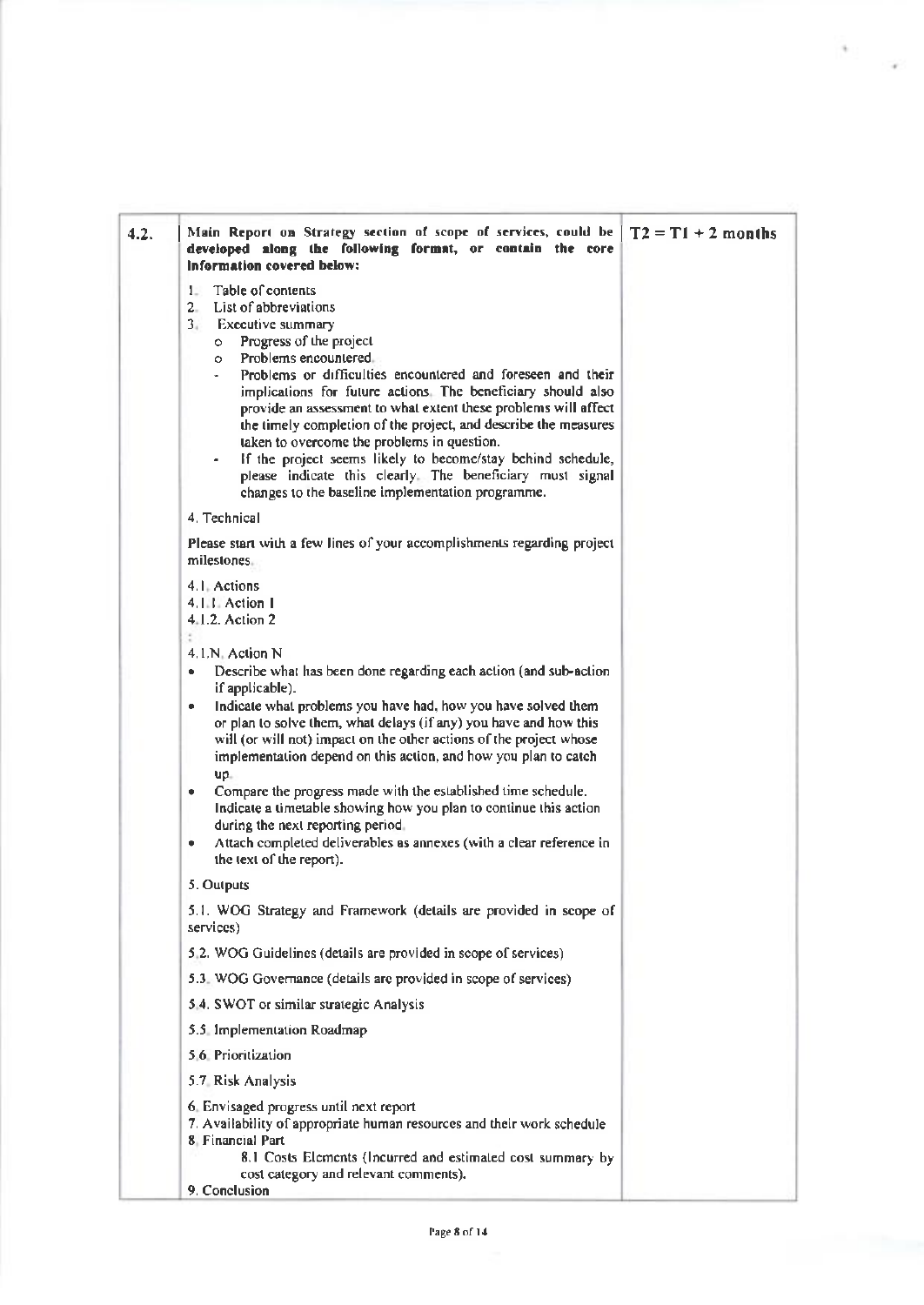|     | 10. Annexure                                                                                                                                                                                                                                                                                                                                                                                                                                                                                                                                                                                                                                                                                                                                           |  |
|-----|--------------------------------------------------------------------------------------------------------------------------------------------------------------------------------------------------------------------------------------------------------------------------------------------------------------------------------------------------------------------------------------------------------------------------------------------------------------------------------------------------------------------------------------------------------------------------------------------------------------------------------------------------------------------------------------------------------------------------------------------------------|--|
| 4.3 | Main Report on Tactical and Operational section of scope of $\vert$ T3 = T2 + 2 Months<br>services, could be developed along the following format, or contain<br>the core information covered below:                                                                                                                                                                                                                                                                                                                                                                                                                                                                                                                                                   |  |
|     | Table of contents<br>4.<br>List of abbreviations<br>$5 -$<br>Executive summary<br>6.<br>Progress of the project<br>$\circ$<br>Problems encountered.<br>O.<br>Problems or difficulties encountered and foreseen and<br>their implications for future actions. The beneficiary<br>should also provide an assessment to what extent<br>these problems will affect the timely completion of<br>the project, and describe the measures taken to<br>overcome the problems in question.<br>If the project seems likely to become/stay behind<br>schedule, please indicate this clearly. The beneficiary<br>must signal changes to the baseline implementation<br>programme.                                                                                   |  |
|     | 4. Technical                                                                                                                                                                                                                                                                                                                                                                                                                                                                                                                                                                                                                                                                                                                                           |  |
|     | Please start with a few lines of your accomplishments regarding project<br>milestones.                                                                                                                                                                                                                                                                                                                                                                                                                                                                                                                                                                                                                                                                 |  |
|     | 4.1. Actions<br>4.1.1. Action 1<br>4.1.2. Action 2<br>4.1.N. Action N<br>Describe what has been done regarding each action (and sub-action<br>۰<br>if applicable).<br>Indicate what problems you have had, how you have solved them<br>٠<br>or plan to solve them, what delays (if any) you have and how this<br>will (or will not) impact on the other actions of the project whose<br>implementation depend on this action, and how you plan to catch<br>up.<br>Compare the progress made with the established time schedule.<br>۰<br>Indicate a timetable showing how you plan to continue this action<br>during the next reporting period.<br>Attach completed deliverables as annexes (with a clear reference in<br>٠<br>the text of the report). |  |
|     | 5. Outputs                                                                                                                                                                                                                                                                                                                                                                                                                                                                                                                                                                                                                                                                                                                                             |  |
|     | 5.1. Government-wide 10-year needs assessment. (details are provided<br>in scope of services)                                                                                                                                                                                                                                                                                                                                                                                                                                                                                                                                                                                                                                                          |  |
|     | 5.2. Business plan (details are provided in scope of services)                                                                                                                                                                                                                                                                                                                                                                                                                                                                                                                                                                                                                                                                                         |  |
|     | 5.3. Change management plan (details are provided in scope of services)                                                                                                                                                                                                                                                                                                                                                                                                                                                                                                                                                                                                                                                                                |  |
|     | 5.4. Functional analysis and specifications (details are provided in scope<br>of services)                                                                                                                                                                                                                                                                                                                                                                                                                                                                                                                                                                                                                                                             |  |
|     | 5.5. Cross Cutting Issues (details are provided in scope of services)                                                                                                                                                                                                                                                                                                                                                                                                                                                                                                                                                                                                                                                                                  |  |
|     | 5.6. Technical analysis and specifications (details are provided in scope<br>of services)                                                                                                                                                                                                                                                                                                                                                                                                                                                                                                                                                                                                                                                              |  |
|     | 5.6.1. Infrastructure as a Service (laaS)                                                                                                                                                                                                                                                                                                                                                                                                                                                                                                                                                                                                                                                                                                              |  |
|     | 5.6.2 Platform as a Service (PaaS)                                                                                                                                                                                                                                                                                                                                                                                                                                                                                                                                                                                                                                                                                                                     |  |

 $\sim$ 

Page 9 of 14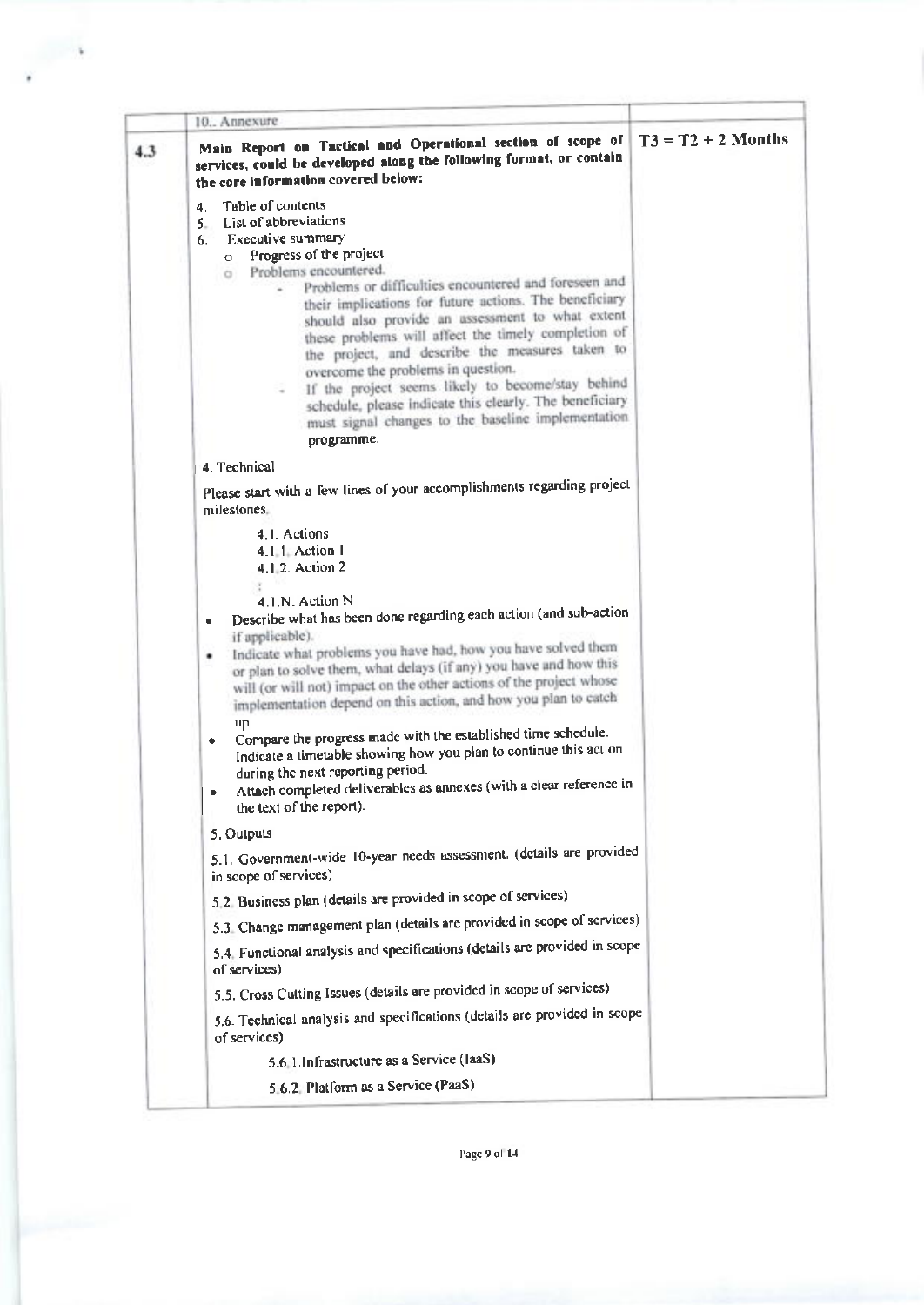|      | 5.6.3 Software as a Service (SaaS)                                                                                                                                                                                                                                                                                                                                                                               |                     |  |  |
|------|------------------------------------------------------------------------------------------------------------------------------------------------------------------------------------------------------------------------------------------------------------------------------------------------------------------------------------------------------------------------------------------------------------------|---------------------|--|--|
|      | 5.7. Procurement (details are provided in scope of services)                                                                                                                                                                                                                                                                                                                                                     |                     |  |  |
|      | 5.8. Transition (details are provided in scope of services)                                                                                                                                                                                                                                                                                                                                                      |                     |  |  |
|      | 5.9 Operations (details are provided in scope of services)                                                                                                                                                                                                                                                                                                                                                       |                     |  |  |
|      | 5.10. Risk Assessment (details are provided in scope of services)                                                                                                                                                                                                                                                                                                                                                |                     |  |  |
|      | 5.11 Identification of required skills (details are provided in scope of<br>services)                                                                                                                                                                                                                                                                                                                            |                     |  |  |
|      | 5.12. Service Agreements (details are provided in scope of services)                                                                                                                                                                                                                                                                                                                                             |                     |  |  |
|      | 5.12.1. Terms and Conditions                                                                                                                                                                                                                                                                                                                                                                                     |                     |  |  |
|      | 5.12.2. Service Level Agreements                                                                                                                                                                                                                                                                                                                                                                                 |                     |  |  |
|      | 5.13. Remediation and Compensation(details are provided in scope of<br>services)                                                                                                                                                                                                                                                                                                                                 |                     |  |  |
|      | 5.14. Commercial and Procurement Plan(details are provided in scope<br>of services)                                                                                                                                                                                                                                                                                                                              |                     |  |  |
|      | 6. Envisaged progress until next report                                                                                                                                                                                                                                                                                                                                                                          |                     |  |  |
|      | 7. Availability of appropriate human resources and their work schedule                                                                                                                                                                                                                                                                                                                                           |                     |  |  |
|      | 8. Financial Part                                                                                                                                                                                                                                                                                                                                                                                                |                     |  |  |
|      | 8.1 Costs Elements (Incurred and estimated cost summary by cost<br>category and relevant comments).                                                                                                                                                                                                                                                                                                              |                     |  |  |
|      | 9. Conclusion                                                                                                                                                                                                                                                                                                                                                                                                    |                     |  |  |
|      | 10. Annexure                                                                                                                                                                                                                                                                                                                                                                                                     |                     |  |  |
| 4.4. | Main Report on Strategy section of scope of services will include all<br>outputs listed in the first interim report including responses against the<br>reviewers' suggestions/comments/remarks/queries on the first interim<br>героп.                                                                                                                                                                            | $T4 = T3 + 1$ month |  |  |
| 4.5. | Main Report on Tactical and Operational Section of Scope of Services<br>will include all outputs listed in the second interim reports including<br>responses against the reviewers' suggestions/comments/remarks/queries<br>on the second interim report. Along with this report a summary of the<br>main reports on strategy and tactical and operational in Microsoft Power<br>Point format must be submitted. | $T5 = T4 + 1$ month |  |  |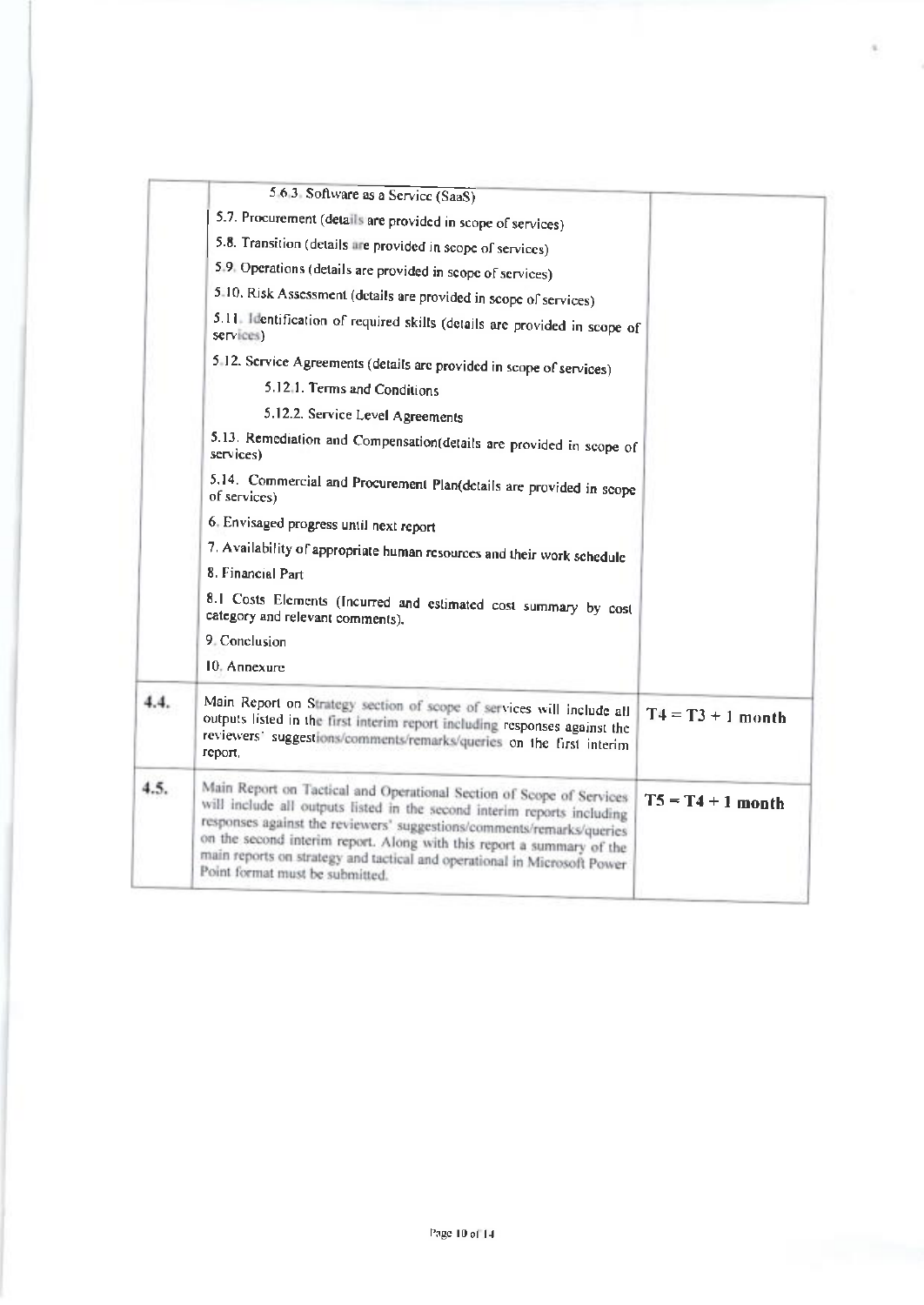#### 5. Reporting Arrangement

 $\sim$   $\sim$ 

| SL.#           | <b>Report Name</b>                               | <b>Report Format and</b><br><b>Quantity</b>      | Submit To                                              | To be reviewed<br>by                            | Review and<br><b>Response Time</b>                |
|----------------|--------------------------------------------------|--------------------------------------------------|--------------------------------------------------------|-------------------------------------------------|---------------------------------------------------|
| T              | Inception<br>Report                              | $Soflcopy(PDF) - 1$<br>$Hardcopy - 3$            | Project<br>Director,<br>Leveraging ICT                 | Leveraging ICT<br>for Growth.<br>Employment and | Two(2) weeks<br>from the date of<br>receiving the |
| $\overline{2}$ | <b>First Interim</b><br>Report                   | (Presentable with<br>excellent feel and<br>look) | for Growth,<br>Employment<br>and Governance<br>Project | Governance<br>Project                           | report                                            |
| 3              | Second<br>Interim Report                         |                                                  |                                                        |                                                 |                                                   |
| 4              | Main Report<br>on Strategy                       |                                                  |                                                        |                                                 |                                                   |
| 5              | Main Report<br>on Tactical<br>and<br>Operational |                                                  |                                                        |                                                 |                                                   |
| 6              | Summary of<br>the Final<br>Report                |                                                  |                                                        |                                                 |                                                   |

#### 6. Qualification Requirements for the Firm

- The firm should have been in active business for a minimum of five (7) years in areas of integrated e-government or whole-of-government strategy, Government Cloud environment implementation, and ICT master planning for country wide implementation, Enterprise Architecture design/implementation using popular frameworks (TOGAF/FEA/Gartner or equivalent) and ICT policy in developing country setting. The firm must provide documentary evidence of such experience gained in the last 5 years.
- The firm should have undertaken technical assessment and feasibility study of at least 2 (two) similar projects/assignments in developing countries in the last 5 years.
- The firm should have worked on e-Government and Cloud Computing project management, particularly in developing countries, will be very important.
- The firm should demonstrate that it has prepared technical specification and functional  $\bullet$  . requirement for at least 1 (one) procurement contract for Information Systems under World Bank procurement guidelines.

### 7. Consultant Team

### 7.1. Qualification and Experience of the Key Professional Staff:

We envisage the consultant team being made up of 3-4 Full Time Experts (FTEs). The firm needs to demonstrate that the team has the suitable mix of skills and experience to be successful in delivering this assignment, including continuity of project leadership and management, coupled with extremely effective on-the-ground stakeholder engagement and client responsiveness.

The consultant team needs to demonstrate experience in the following areas: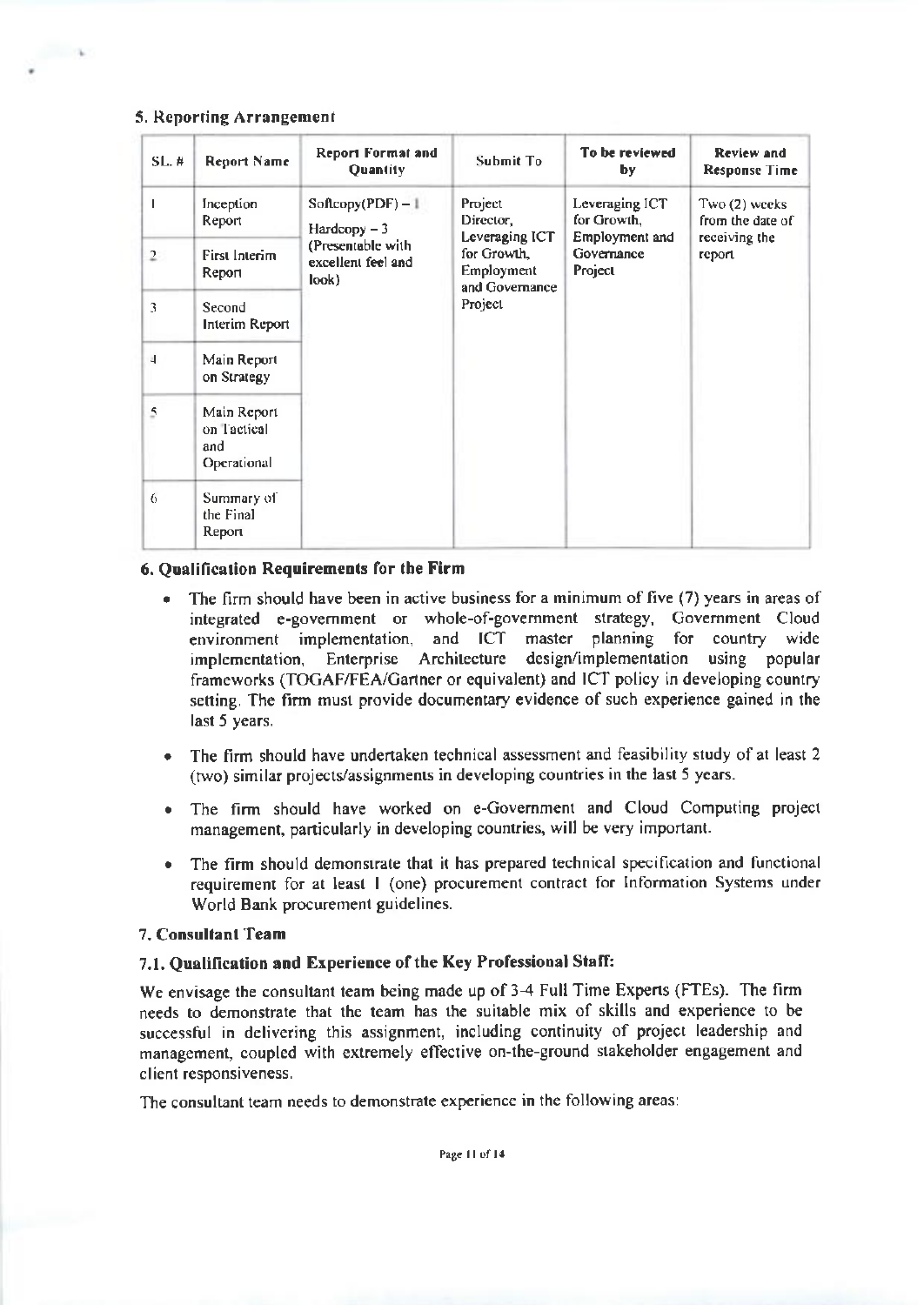- Significant and recent experience in developing country level e-government strategy and ICT policy.
- Significant and recent experience in conducting similar studies and in providing egovernance related consulting and/or advisory services.
- Recent experience in engaging with international thought leaders on cutting edge technology and transformation issues related to ICT and e-Government.
- . Technical expertise in a variety of ICT subject matters, including but not limited to cloud computing, service oriented architecture, disaster management and business continuity of government, cyber-security, enterprise architecture (EA), interoperability, data sharing, applications and data standards.
- . Knowledge and experience in e-Covemment with practical experience of advising govemments on designing and implementing large scale e-Covemment iniliatives.
- Knowledge and expertise regarding use of ICT in public sector and experience in development, planning and execution of e-government projects in more than one country,
- . Abiliry to engage with senior political, government and business figures and ability to communicate complex technical matters to non-lechnical decision makers.
- Relevant experience in development of commercial models and contracts, including PPP contracts, for the supply of Information Systems.
- . Prior experience in a public seclor environment in a South Asian country.
- . Certification on any popular EA framework, IT Covemance framework and on Advanced Cloud Computing from recognized organization is preferred but not essential.

The above skills and experience need to be demonstrated by the core members of the consulting team assigned to this project, not simply by the broader experience of the consulting firm as a whole.

#### (i) Team leader:

a) Academic Qualification

The incumbent must have at least Bachelor's degree in computer science, information technology or related field.

- b) Work Experience:
- . S/he must have at least l0 years' expericnce in conducting similar studies and in providing e-governance related consulting and/or advisory services.
- . S/he must have at least 7 years of demonstrated experience in engaging with international thought leaders on cutting edge technology and transformation issues related to ICT and e-Govemment
- . Cerlification on any popular EA framework is prefer.ed
- S/he must have technical expertise in a variety of ICT subject matters, including but not limited to cloud computing, service oriented architecture, disaster management and business continuity of govemment, cyber-security, enlerprise architecture (EA), interoperability, data sharing, applications and data standards.
- . S/he must has prior experience in a public sector environment in a South Asian country
- S/he must have ability to engage with senior political, government and business figures and ability to communicate complex technical matters to non-technical decision makers

#### (ii) E-Government Specialist:

40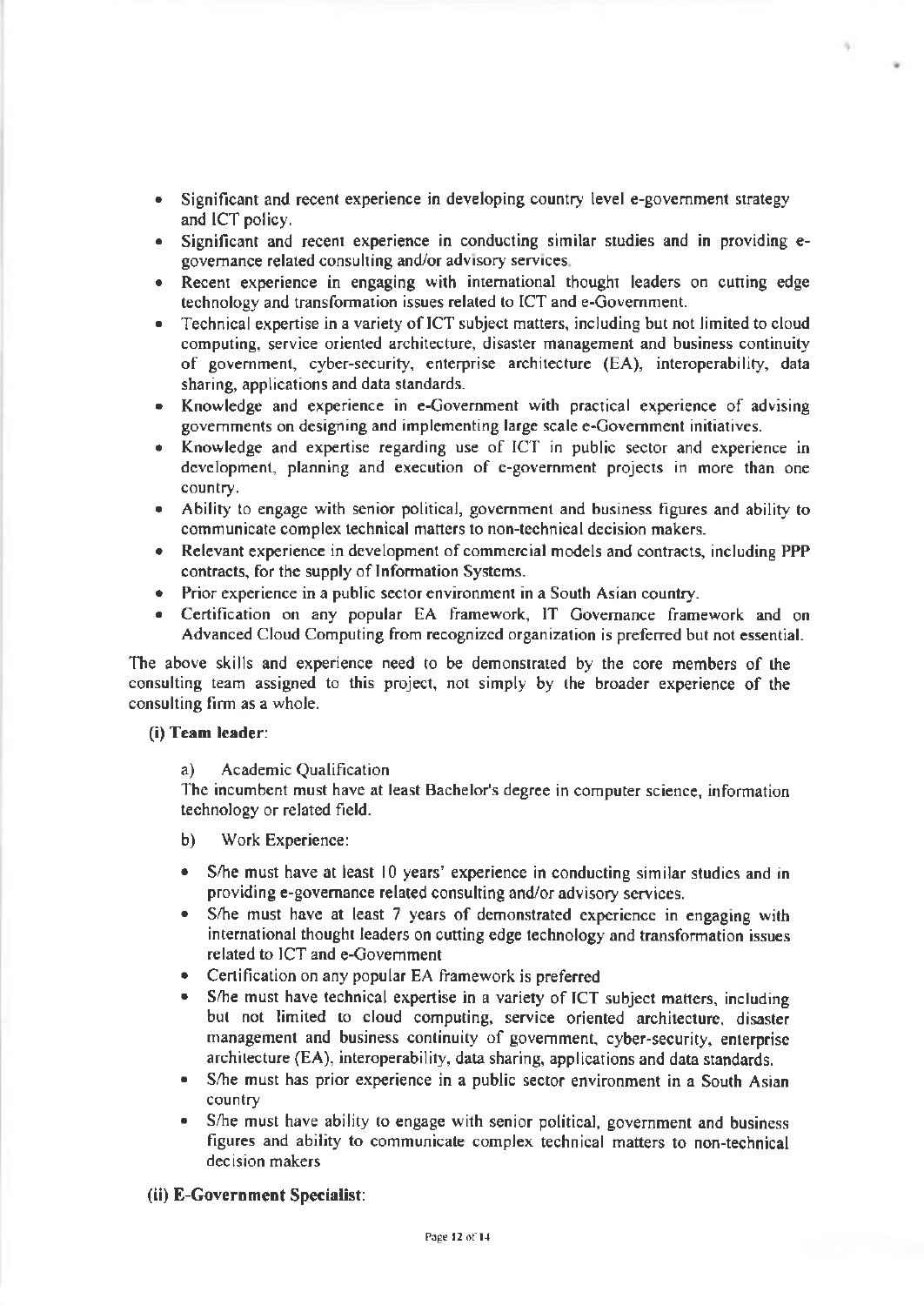#### Academic Qualification a)

The incumbent must have at least Bachelor's degree in areas such as economics, business, public administration, finance, law, or other related fields.

- Work Experience  $b)$
- · S/he must at least 5 years' experience in conducting similar studies and in providing e-governance related consulting and/or advisory services.
- S/he must have knowledge and experience in e-Government with practical experience of advising governments on designing and implementing large scale e-Government initiatives
- S/he must have knowledge and expertise regarding use of ICT in public sector and experience in development, planning and execution of e-government projects in more than one country.

### (iii) IT Expert:

 $\begin{array}{ccc}\n\bullet & \bullet & \bullet & \bullet\n\end{array}$ 

Academic Qualification a)

The incumbent must have at least Bachelor's degree in computer science, information technology or related field.

- Work Experience: b)
- · S/he must at least 5 years' experience in conducting similar studies and in providing e-governance related consulting and/or advisory services.
- · Certification on Advanced Cloud Computing from recognized organization is required
- Certification on any popular IT Governance framework is required
- S/he must have relevant experience in preparation of (i) technical requirement and (ii) functional, architectural and performance requirement for procurement of Information Systems (Design, Supply, and Installation).
- S/he must has prior experience in a public sector environment in a South Asian country

# (iv) ICT Policy Expert:

(a) Academic Qualification:

· Bachelor's degree required in computer science, information technology or related field; Master's or Graduate degree preferred.

(b) Work Experience

- S/he must at least 5 years' experience in conducting similar studies and in  $\bullet$ developing country level e-government strategy and ICT policy.
- The person should have prior experience in government strategy/policy role and must possess extensive understanding of e-government strategy and ICT policy.
- Strong oral and written skills and ability to work in a fast-paced, team setting are necessary.

# 8. Counterpart facilities

The project will provide institutional support and all available documents, data and information to the Consultant. The Consultant should include all eligible expenditure in the